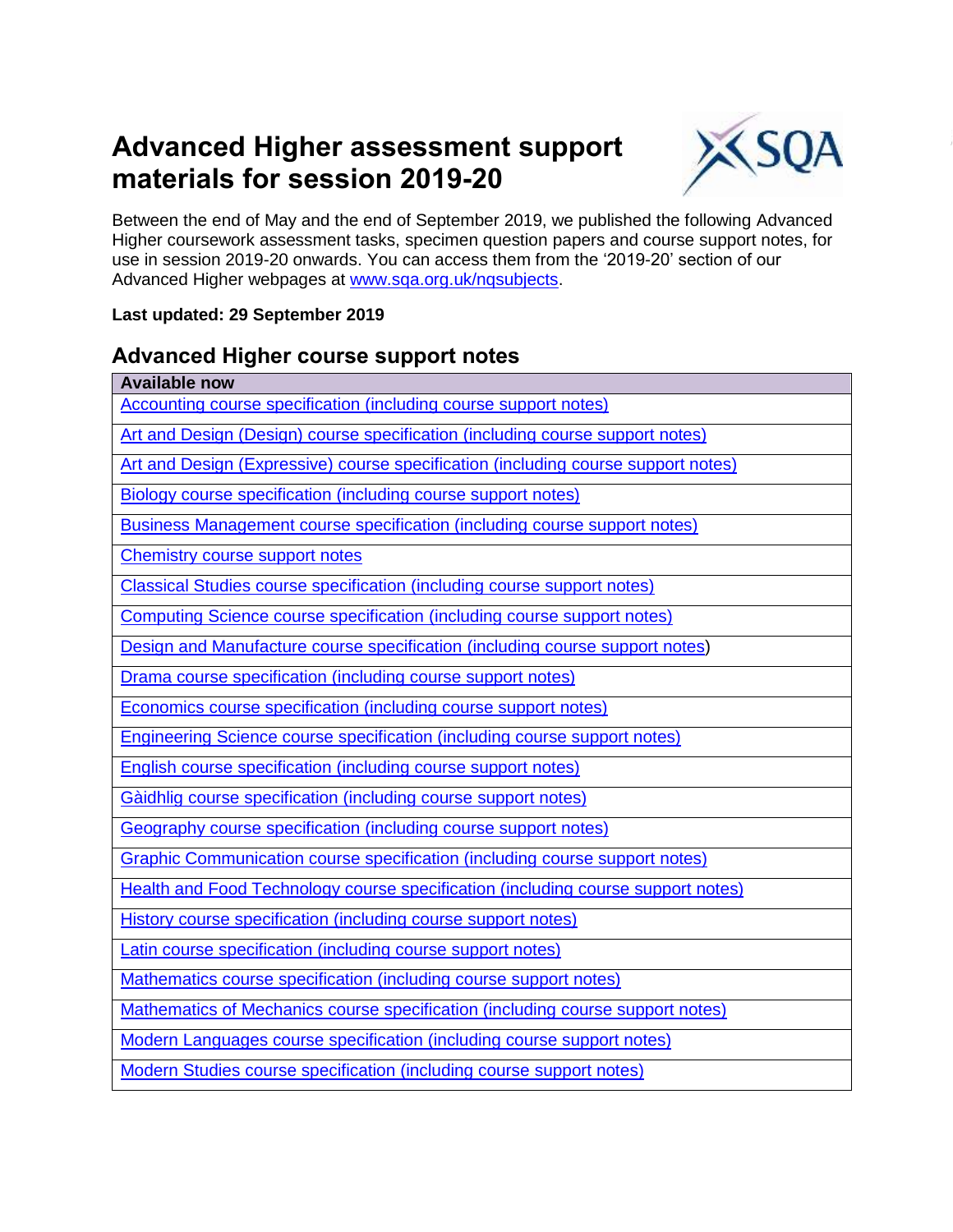| Music course specification (including course support notes)                     |
|---------------------------------------------------------------------------------|
| <b>Physical Education course specification (including course support notes)</b> |
| <b>Physics course specification (including course support notes)</b>            |
| RMPS course specification (including course support notes)                      |
| Statistics course specification (including course support notes)                |

## **Advanced Higher coursework assessment tasks**

| <b>Available now</b>                          |
|-----------------------------------------------|
| <b>Accounting project</b>                     |
| <b>Art and Design (Design) portfolio</b>      |
| Art and Design (Expressive) portfolio         |
| <b>Biology project</b>                        |
| <b>Business Management project</b>            |
| <b>Chemistry project</b>                      |
| <b>Classical Studies project-dissertation</b> |
| <b>Computing Science project</b>              |
| Design and Manufacture assignment             |
| Drama assignment                              |
| Drama performance                             |
| <b>Drama project-dissertation</b>             |
| <b>Economics project</b>                      |
| <b>Engineering Science project</b>            |
| <b>English portfolio-writing</b>              |
| <b>English project-dissertation</b>           |
| Gàidhlig performance-talking                  |
| Geography project-folio                       |
| <b>Graphic Communication project</b>          |
| <b>Health and Food Technology project</b>     |
| <b>History project-dissertation</b>           |
| Latin project-dissertation                    |
| <b>Modern Languages performance</b>           |
| <b>Modern Languages portfolio</b>             |
| <b>Modern Studies project-dissertation</b>    |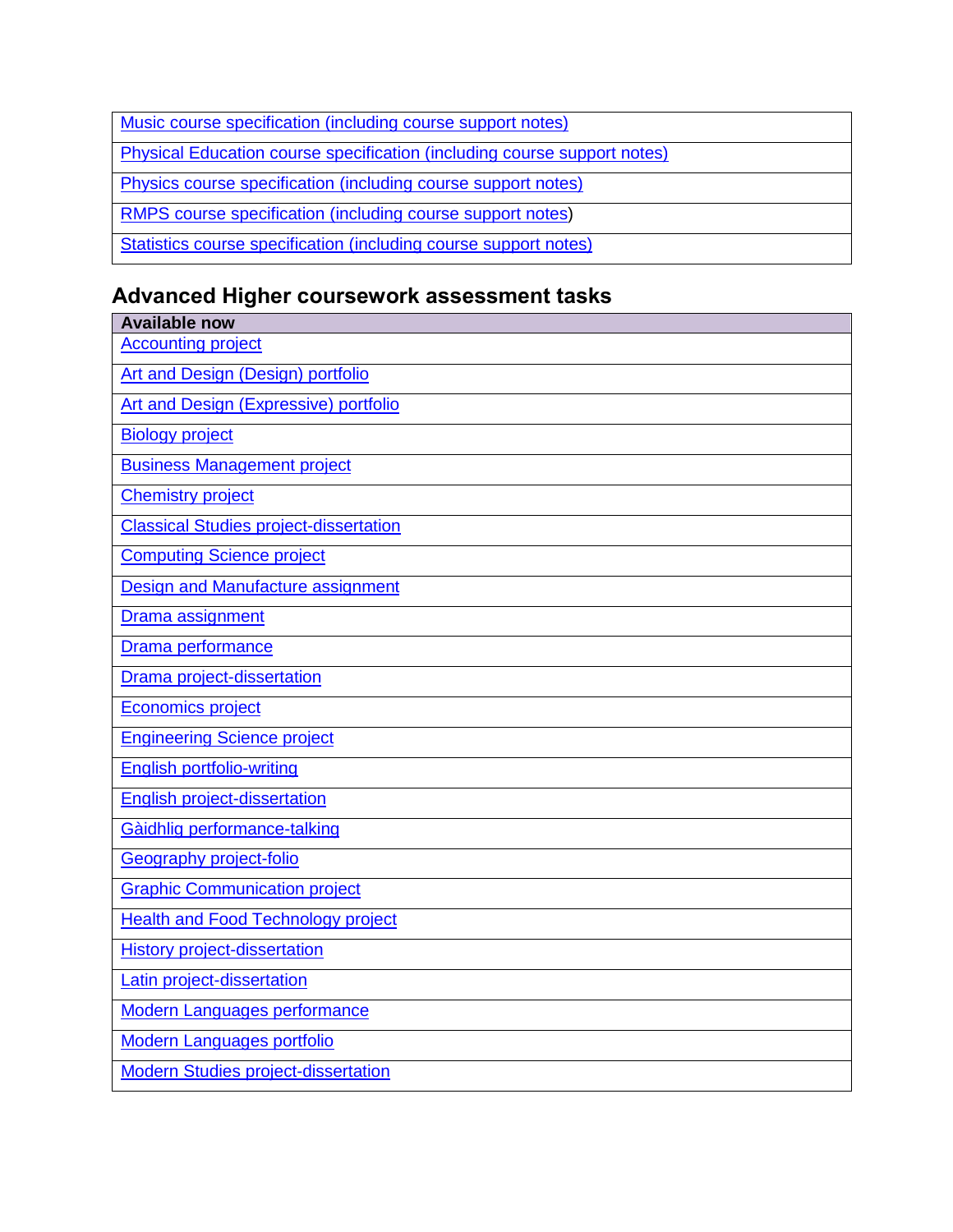| Music assignment                                       |
|--------------------------------------------------------|
| Music performance                                      |
| <b>Music portfolio</b>                                 |
| <b>Physical Education performance</b>                  |
| <b>Physical Education project</b>                      |
| <b>Physics project</b>                                 |
| RMPS coursework assessment task (project-dissertation) |

# **Advanced Higher specimen question papers**

| <b>Available now</b>                                                       |
|----------------------------------------------------------------------------|
| <b>Accounting specimen question paper</b>                                  |
| <b>Biology specimen question paper</b>                                     |
| <b>Business Management specimen question paper</b>                         |
| Cantonese Listening and Discursive Writing specimen question paper         |
| Cantonese Reading and Translation specimen question paper                  |
| <b>Chemistry specimen question paper</b>                                   |
| <b>Classical Studies specimen question paper</b>                           |
| <b>Computing Science specimen question paper</b>                           |
| Design and Manufacture specimen question paper                             |
| <b>Economics specimen question paper</b>                                   |
| <b>Engineering Science specimen question paper</b>                         |
| <b>English Literary Study specimen question paper</b>                      |
| <b>English Textual Analysis specimen question paper</b>                    |
| French Listening and Discursive Writing specimen question paper            |
| <b>French Reading and Translation specimen question paper</b>              |
| Gaelic (Learners) Listening and Discursive Writing specimen question paper |
| Gaelic (Learners) Reading and Translation specimen question paper          |
| Gàidhlig Literature and Writing specimen question paper                    |
| Gàidhlig Practical Criticism specimen question paper                       |
| Gàidhlig Translation specimen question paper                               |
| <b>Geography specimen question paper</b>                                   |
| German Listening and Discursive Writing specimen question paper            |
| German Reading and Translation specimen question paper                     |
|                                                                            |